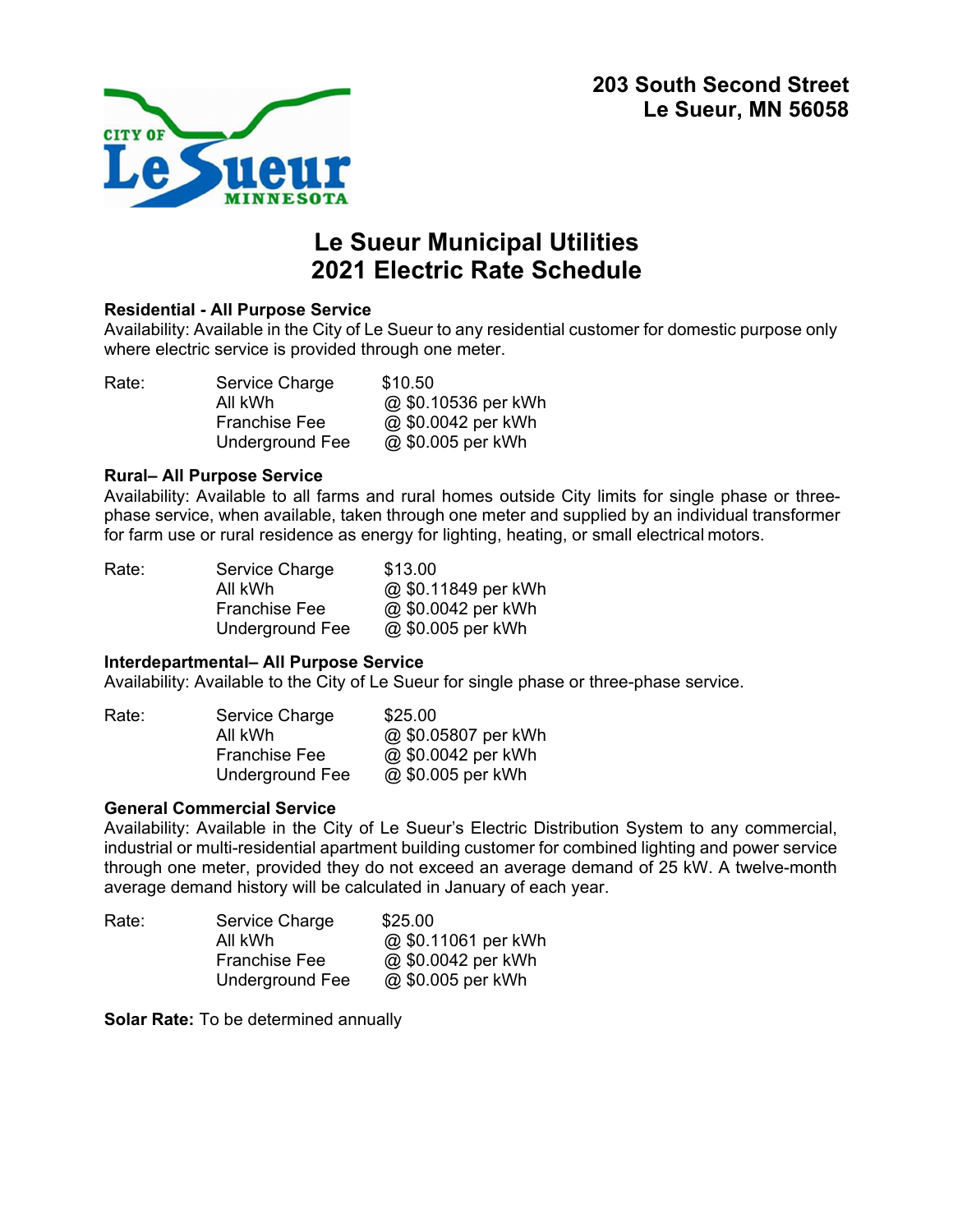### **Large Industrial Service**

Availability: Available in the City of Le Sueur's Electric Distribution System to any commercial or industrial customer for combined lighting and power purposes, with a minimum demand of 500 KW. A twelve-month average demand history will be calculated in January of each year.

| Rate: Service Charge<br>Demand | \$180.00 per month<br>@ \$17.80 per kW (June – September)<br>@ \$13.05 per kW (October – May) |
|--------------------------------|-----------------------------------------------------------------------------------------------|
| Energy Charge:                 |                                                                                               |
| All kWh                        | @ \$0.05807 per kWh                                                                           |
| <b>Franchise Fee</b>           | @ \$0.0042 per kWh                                                                            |
| <b>Underground Fee</b>         | @ \$0.005 per kWh                                                                             |

The customer shall at all times take and use power in such manner that the average power factor shall be as near 100% as possible, but when the average power factor is less than 95%, then the demand as determined above shall be adjusted by multiplying it by 95% and dividing the product thus obtained by the average power factor expressed in percent.

The average power factor is defined to be the quotient by dividing the kWh used during the month by the square root of the sum of the squares of the kWh used and the lagging reactive kVAh supplied during the same period. Any leading kVAh supplied during the period will not be considered in determining the average power factor.

When the customer's demand is less than 25 kW, the average power factor may, at the Company's option, be determined by periodic test or measurement.

#### **Large Industrial Time of Use Service**

Availability: Available in the City of Le Sueur's Electric Distribution System to any commercial or industrial customer for combined lighting and power purposes, with a minimum monthly demand of 500 kW. A twelve-month average demand history will be calculated in January of each year.

| Rate: | Service Charge                               | \$180.00 per month |                                                     |                                                           |
|-------|----------------------------------------------|--------------------|-----------------------------------------------------|-----------------------------------------------------------|
|       | Demand                                       |                    | \$17.80 per kW (June - September)                   |                                                           |
|       |                                              |                    | \$13.05 per kW (October - May)                      |                                                           |
|       | Energy Charge:                               |                    |                                                     |                                                           |
|       |                                              |                    | Weekdays (Monday - Friday) on Peak 6:00am - 10:00pm | \$0.0635 per kWh                                          |
|       | Weekends & Holidays on Peak 6:00am - 10:00pm |                    |                                                     | \$0.04977 per kWh                                         |
|       | Off Peak (7 days per week) 10:00pm - 6:00am  |                    |                                                     | \$0.03681 per kWh                                         |
|       |                                              |                    |                                                     |                                                           |
|       | Franchise Fee for all kWh                    |                    | \$0.0042 per kWh                                    |                                                           |
|       | Underground Fee for all kWh                  |                    | \$0.005 per kWh                                     |                                                           |
|       | <b>Summer Months</b>                         | June - September   |                                                     |                                                           |
|       | Non-Summer Months October - May              |                    |                                                     |                                                           |
|       |                                              |                    |                                                     |                                                           |
|       | Holidays:                                    |                    |                                                     | January 1, Memorial Day, July 4, Labor Day, Thanksgiving, |
|       |                                              | Christmas          |                                                     |                                                           |

The customer shall at all times take and use power in such manner that the average power factor shall be as near 100% as possible, but when the average power factor is less than 95%, then the demand as determined above shall be adjusted by multiplying it by 95% and dividing the product thus obtained by the average power factor expressed in percent.

The average power factor is defined to be the quotient by dividing the kWh used during the month by the square root of the sum of the squares of the kWh used and the lagging reactive kVAh supplied during the same period. Any leading kVAh supplied during the period will not be considered in determining the average power factor.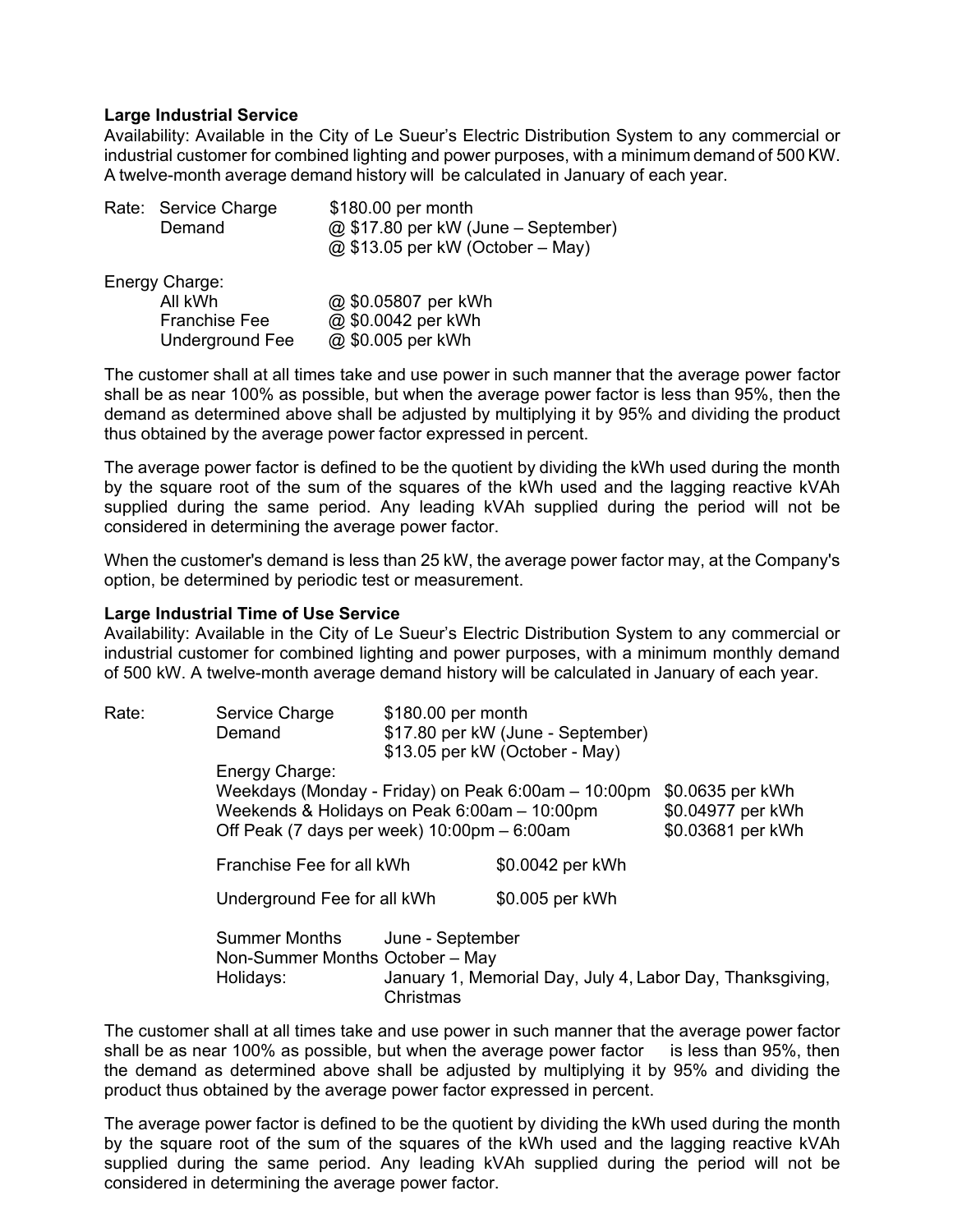### **Large General Service**

Availability: Available in the City of Le Sueur's Electric Distribution System to any commercial, industrial, or multi-residential apartment building customer for combined lighting and power purposes, with a demand in excess of 25 KW. A twelve-month average demand history will be calculated in January of each year.

Interruptible Rate: Available to customers with interruptible demand of greater than 50 kW. Further information on this rate is available on request.

Off-Peak Rate: Available to any large industrial customer who is willing to use electricity only during off-peak hours. Further information on this rate is available on request.

| Rate: Service Charge | \$45.00                             |
|----------------------|-------------------------------------|
| Demand               | @ \$17.80 per kW (June - September) |
|                      | @ \$13.05 per kW (October - May)    |
| Energy Charge:       |                                     |
| All kWh              | @ \$0.05807 per kWh                 |
| <b>Franchise Fee</b> | @ \$0.0042 per kWh                  |
| Underground Fee      | @ \$0.005 per kWh                   |
|                      |                                     |

Minimum Demand: 25 kW for secondary voltage, 50 kW for primary distribution voltage or a minimum charge of 50% of the highest twelve-month preceding demand.

The customer shall at all times take and use power in such a manner that the average power factor shall be as near 100% as possible, but when the average power factor is less than 95%, then the demand as determined above shall be adjusted by multiplying it by 95% and dividing the product thus obtained by the average power factor expressed in percent.

The average power factor is defined to be the quotient by dividing the kWh used during the month by the square root of the sum of the squares of the kWh used and the lagging reactive kVAh supplied during the same period. Any leading kVAh supplied during the period will not be considered in determining the average power factor.

When the customer's demand is less than 25 kW, the average power factor may at the Company's option be determined by periodic test or measurement.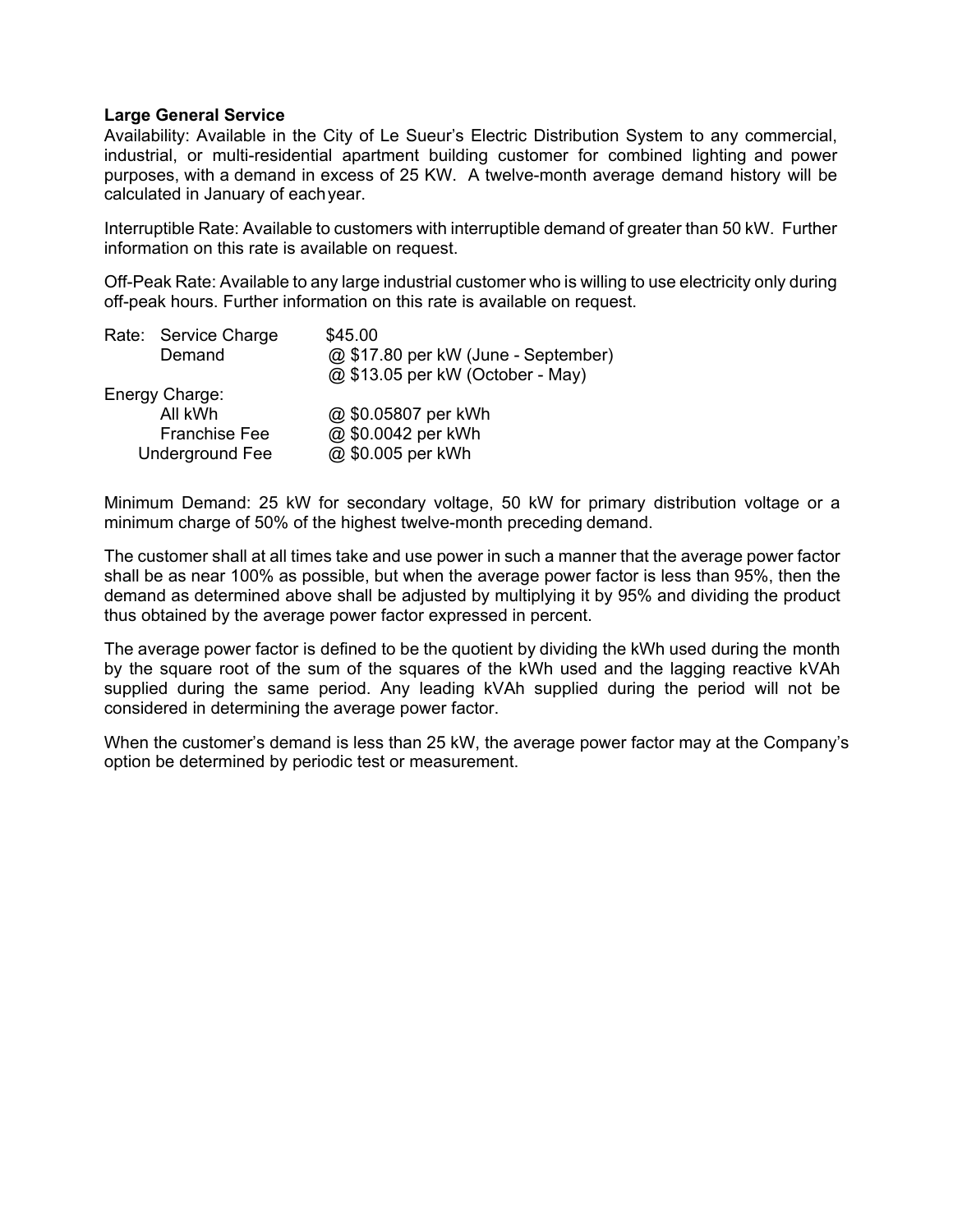## **Rental Light Charges**

250 Watt Sodium/LED \$15.30 per month 150 Watt Sodium/LED \$9.35 per month 100 Watt Sodium/LED \$7.95 per month (minimum charge) Security Light Install \$125.00 (existing pole) Security Light Install \$950.00 (new pole and fixture)

\*Cited rates are subject to a retail "energy cost adjustment". Said adjustment equates to 105% of the wholesale "energy cost adjustment" charged by the City's wholesale electric power supplier.

A penalty charge of 5% on the unpaid balance will be applied to all bills unpaid on the 20th of the month.

The City of Le Sueur will charge 50% of the cost of streetlights that are installed in new subdivisions, using past Le Sueur Municipal Utilities practices.

**Conservation Improvement Program Rebate Policy for Industrial Customers** Industrial customers for the City of Le Sueur Conservation Improvement Program (CIP) funds will be allocated according to the annual electric load of the facility. For example, if an industrial customer is 25% percent of the City of Le Sueur overall electric load, they will be guaranteed 25% of the funds available for rebates to Le Sueur customers. These funds are only available for approved conservation improvement projects by the City.

If there are funds available after October  $30<sup>th</sup>$ , we will open the program up for industrial customers to apply for funds above their allocated rebates amounts on a first come first serve basis.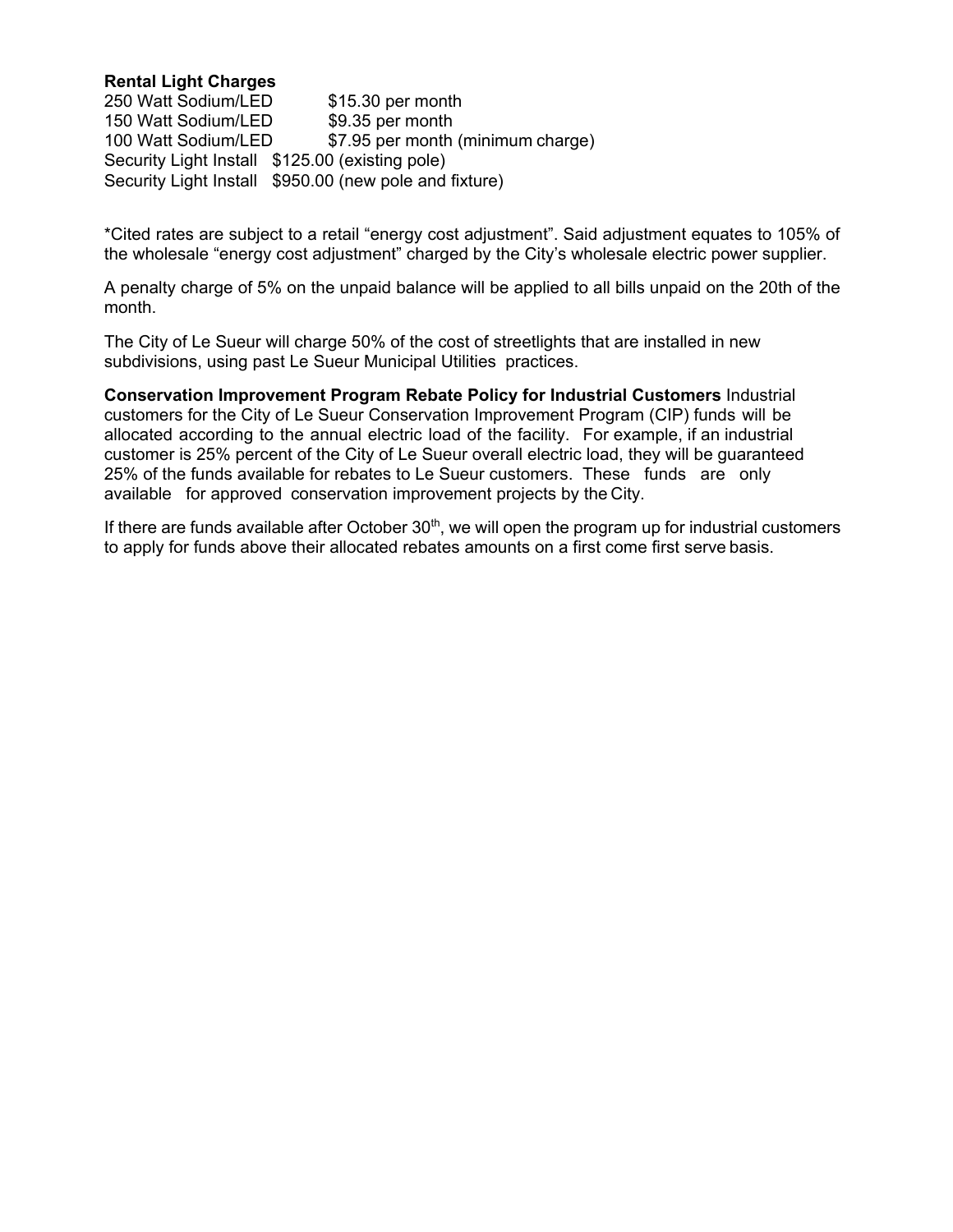

# **Le Sueur Municipal Utilities 2021 Refuse Rate Schedule**

# **REFUSE RATES**

The City of Le Sueur charges a base administration fee to cover costs associated with the refuse collection program. It is appropriate to adjust these annually based on the previous years' time allocation. These rates are based on the container size.

| <b>Container Size</b> | <b>Base Fee</b> | <b>Admin</b> | <b>Recycling Charge</b> | 9.75%      | <b>TOTAL</b> |
|-----------------------|-----------------|--------------|-------------------------|------------|--------------|
|                       |                 | <b>Fee</b>   |                         | <b>TAX</b> |              |
| Senior                | \$7.08          | \$1.35       | \$5.25                  | \$1.33     | \$15.01      |
| 32 Gallon             | \$7.38          | \$2.00       | \$5.25                  | \$1.43     | \$16.06      |
| 64 Gallon             | \$13.30         | \$2.00       | \$5.25                  | \$2.00     | \$22.55      |
| 96 Gallon             | \$16.53         | \$2.00       | \$5.25                  | \$2.32     | \$26.10      |
| 2/96 Gallon           | \$33.06         | \$2.00       | \$5.25                  | \$3.93     | \$44.24      |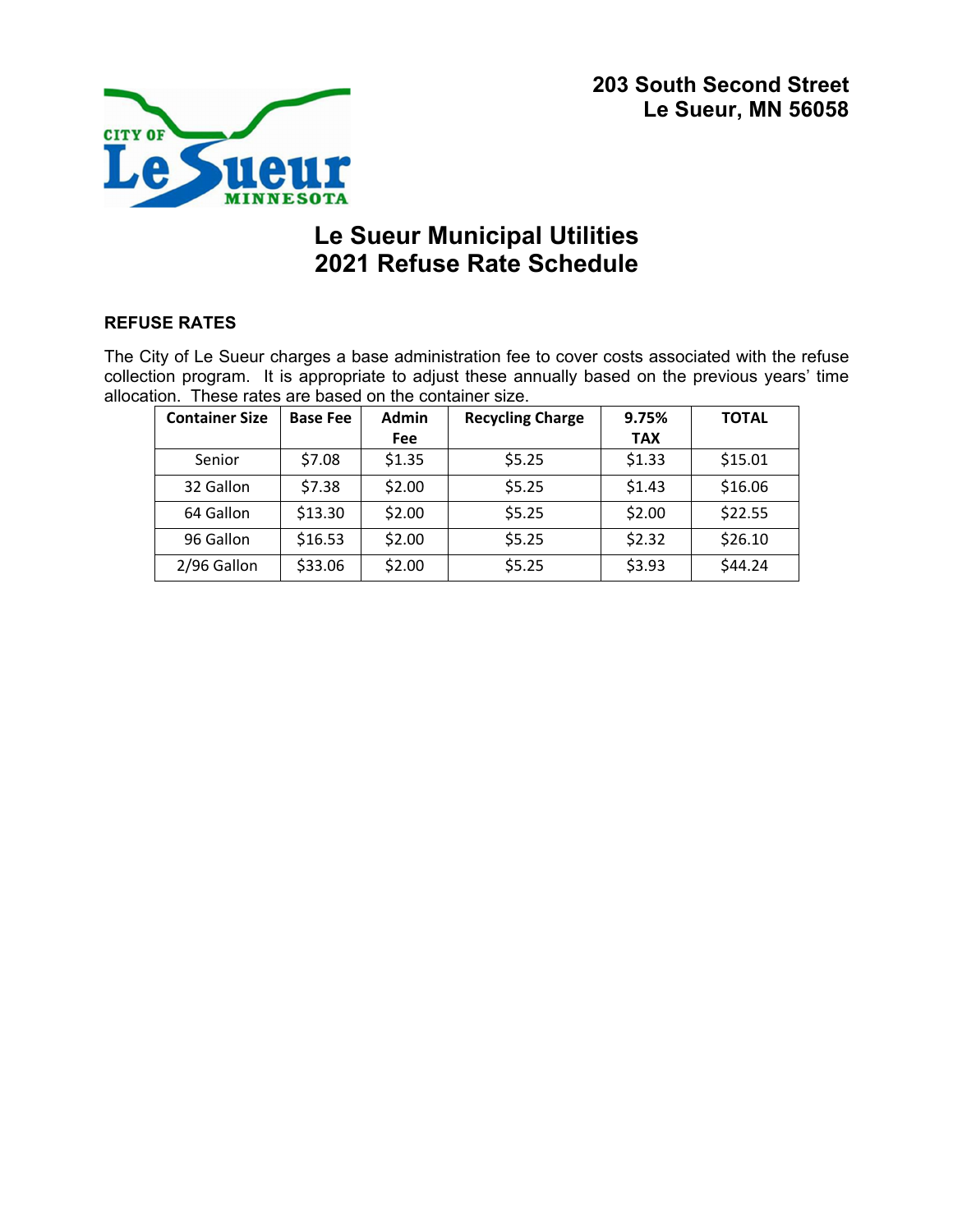

# **Le Sueur Municipal Utilities 2021 Sanitary Sewer/Stormwater Rate Schedule**

# **Sanitary Sewer Rates Metered - Minimum Service Charge**

| <b>Meter Size</b> | <b>Access Factor</b> | <b>Sewer Accessibility Fee</b> |
|-------------------|----------------------|--------------------------------|
| 5/8"              | 0%                   | \$26.95                        |
| 1"                | 135%                 | \$63.33                        |
| $1 - 1/2"$        | 100%                 | \$126.67                       |
| 2"                | 60%                  | \$202.66                       |
| २"                | 100%                 | \$405.33                       |
| 4"                | 56%                  | \$632.31                       |
| 6"                | 100%                 | \$1,264.62                     |

# **Sewer Usage Charge – All Customer Classes**

All Gallons @\$13.85 per 1,000 gallons

# **Septage**

\$97.00 per 1,000 gallons

# **Wastewater Surcharge**

Wastewater determined to be above "domestic strength" will be subject to a wastewater permit with negotiated terms and rate structures.

# **STORMWATER RATES**

It is the intent of this article to establish a stormwater utility within the city to build, construct, reconstruct, repair, enlarge, improve, or in any other manner obtain stormwater drainage systems, including mains, holding areas and ponds, drainage channels, waterways and other appurtenances and related facilities for the collection and disposal of stormwater and maintain and operate the systems pursuant to Minn. Stat. § 444.075 from which revenues will be derived subject to the provisions of this article and state statutes. The stormwater drainage utility shall be a part of the Public Services Department and under the administration of the Public Services Director and City Administrator.

**Stormwater Base Rate \$10.45** 

# **(REF)(BASE RATE)(MAX ACREAGE) = MONTHLY CHARGE**

| <b>Parcel Acreage Range</b>     |     | <b>REF   Max Acreage</b> |
|---------------------------------|-----|--------------------------|
| >0 Acres and <0.5 Acres         | 1.5 | 0.5                      |
| $> = 0.5$ Acres and <1.0 Acres  | 1.0 |                          |
| $> = 1.0$ Acres and < 2.0 Acres | 0.8 |                          |
| >=2.0 Acres and <3.0 Acres      | 0.7 | ₹                        |
| $>=3.0$ Acres                   |     | 10                       |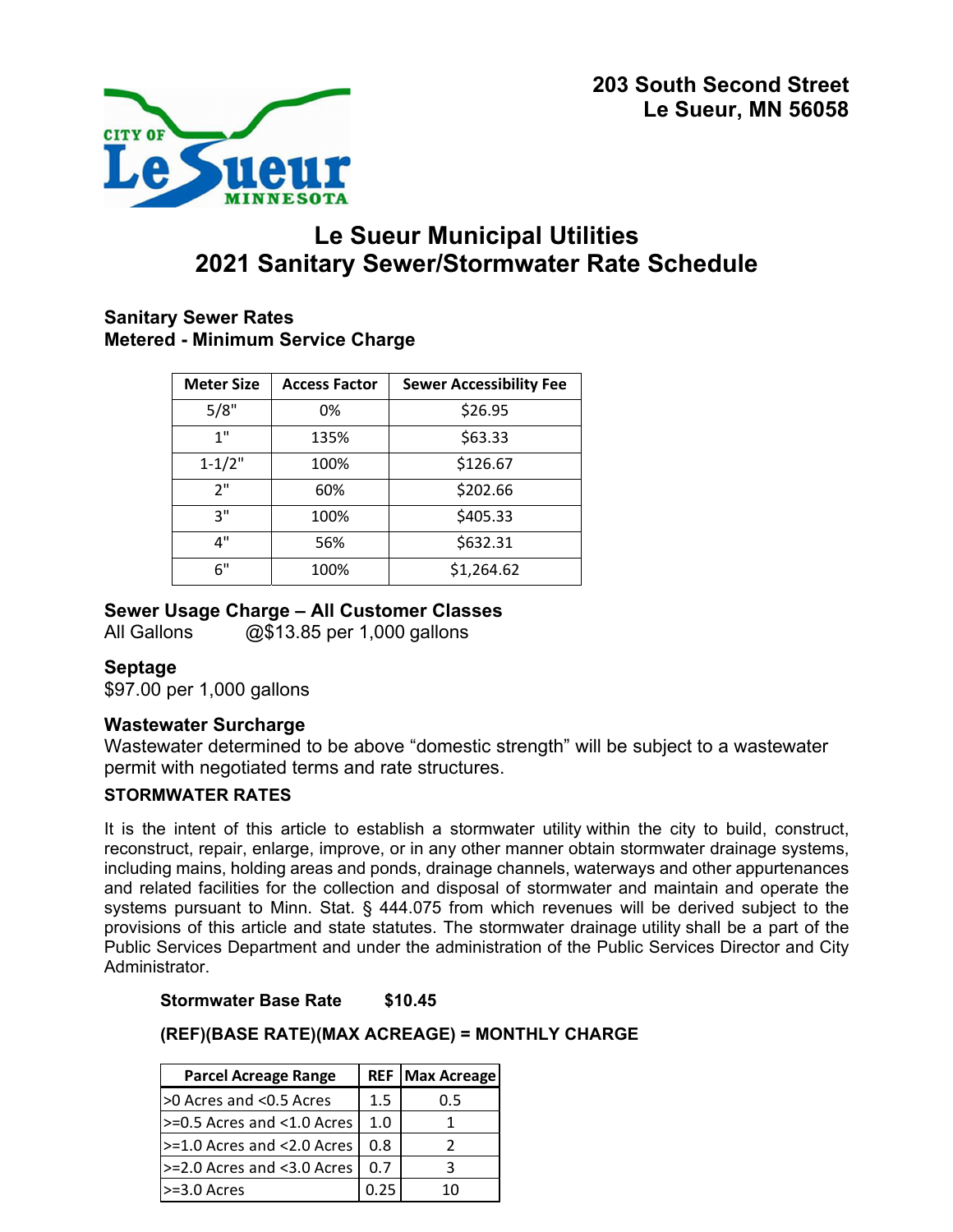



# **Le Sueur Municipal Utilities 2021 Water Rate Schedule**

## **Essential Water Rates**

### **Metered - Minimum Service Charge**

| <b>Meter Size</b> | <b>Access Factor</b> | <b>Water Accessibility Fee</b> |
|-------------------|----------------------|--------------------------------|
| $5/8" - 3/4"$     | 0%                   | \$20.40                        |
| 1"                | 135%                 | \$47.94                        |
| $1 - 1/2"$        | 100%                 | \$95.88                        |
| 2"                | 60%                  | \$153.41                       |
| ٦"                | 100%                 | \$306.82                       |
| 4"                | 56%                  | \$478.64                       |
| 6"                | 100%                 | \$957.27                       |

## **Water Usage Charge – All Customer Classes**

0 – 10,000 Gallons \$3.32 per 1,000 gallons 10,001 – 20,000 Gallons \$3.83 per 1,000 gallons 20,001 – 100,000 Gallons \$4.34 per 1,000 gallons 100,001 Gallons and up \$4.85 per 1,000 gallons State of MN Service Connection Fee\$0.81 per month

## **Non-Essential Water Rates**

Availability: Available to all customers who install a second water meter at their expense. Designated for lawn sprinklers or other outside watering use where the water does not enter the sanitary sewer. This meter will not be assessed a sewer charge. The customer will be charged for water used under the non-essential water rates. The installation will be permanent with a minimum charge billed during months with no usage based on the size of water meter installed.

| <b>Meter Size</b> | <b>Access Factor</b> | <b>Water Accessibility Fee</b> |
|-------------------|----------------------|--------------------------------|
| $5/8" - 3/4"$     | 0%                   | \$5.10                         |
| 1"                | 135%                 | \$11.99                        |
| $1 - 1/2"$        | 100%                 | \$23.97                        |
| 2"                | 60%                  | \$38.35                        |
| ٦"                | 100%                 | \$76.70                        |
| л"                | 56%                  | \$119.66                       |

## **Water Usage Charge – All Customer Classes**

0 – 20,000 Gallons \$5.10 per 1,000 gallons 20,001 – 40,000 Gallons \$6.12 per 1,000 gallons 40,001 – 100,000 Gallons \$7.14 per 1,000 gallons 100,001 Gallons and up \$7.64 per 1,000 gallons